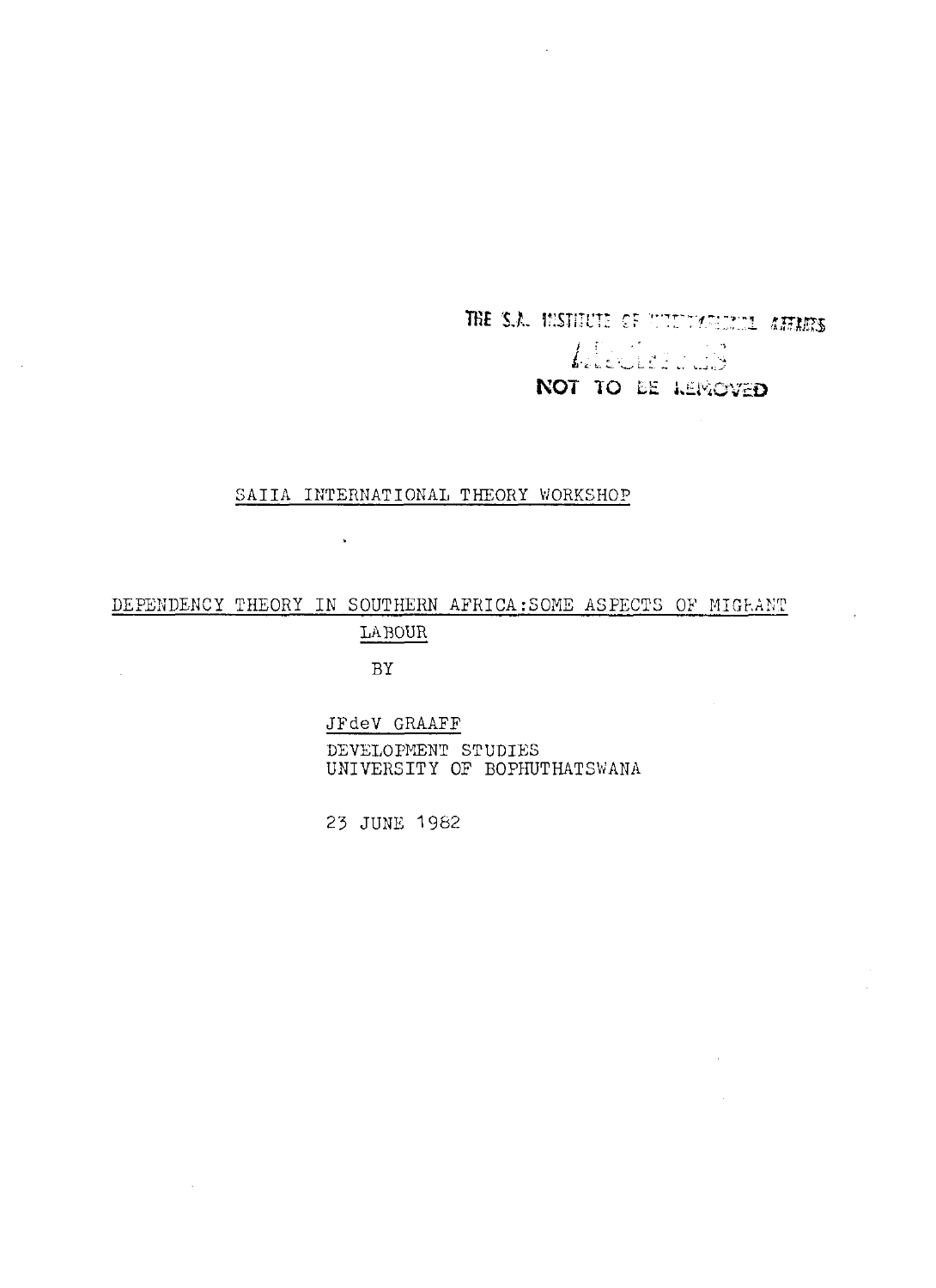### Introduction

This paper is not an exhaustive discussion of dependency theory as applied to Southern Africa.It is intended to be mainly illustrative of certain theoretical principles and their application in concrete situations,and to complement the more purely theoretical companion paper by Mr. du Pisanie.My own reading and interests have led me to concentrate on certain aspects of dependency theory,notably the rural areas and agricultural development (in Lesotho and Bophuthatswana).The terms "rural area" and "periphery" will therefore tend to be used synonymously. I have,wherever possible,attempted to avoid jargon whether of Marxist,anthropological or economic varieties without descending to journalese.

A major theme of the paper will be a comparison of the dependency positions of the SA homeland areas (HL's) and the other Southern African states,mainly the BLS countries (taken together I will use the Southern.'African periphery (SAP)). I do this because:

(i) a number of writers have argued that the SA.  $H L$ 's fit the model of dependent economy better than that of a backward region of a developed country.(Murray,1981;Cleary,nd.;Maasdorp 1974) Certainly,dependency therists would see no difference in their contribution to the SA core-area (the PWV-complex).In this paper I work from the assumption that the problems and development options of HL's and BLS countries overlap substantially and can be very fruitfully compared within the dependency theory paradigm. International boundaries are,in fact,dispensible to dependency theory in a number of cases and are certainly of the same order of importance as influx control measures.

(ii) dependency theory explicitly rejects as artificial divisions into political,economic,social etc disciplines. The problems of an area transcend disicplines.

(iii) dependency theory is sometimes,like Marxist theory, accused of "mechanico-formalistic theorising" which does not fit the facts.(Palma,19S1) A more detailed case-study will hopefully avoid this accusation.For this reason,I shall concentrate on the implications of migrant labour (ML) within the Southern African framework.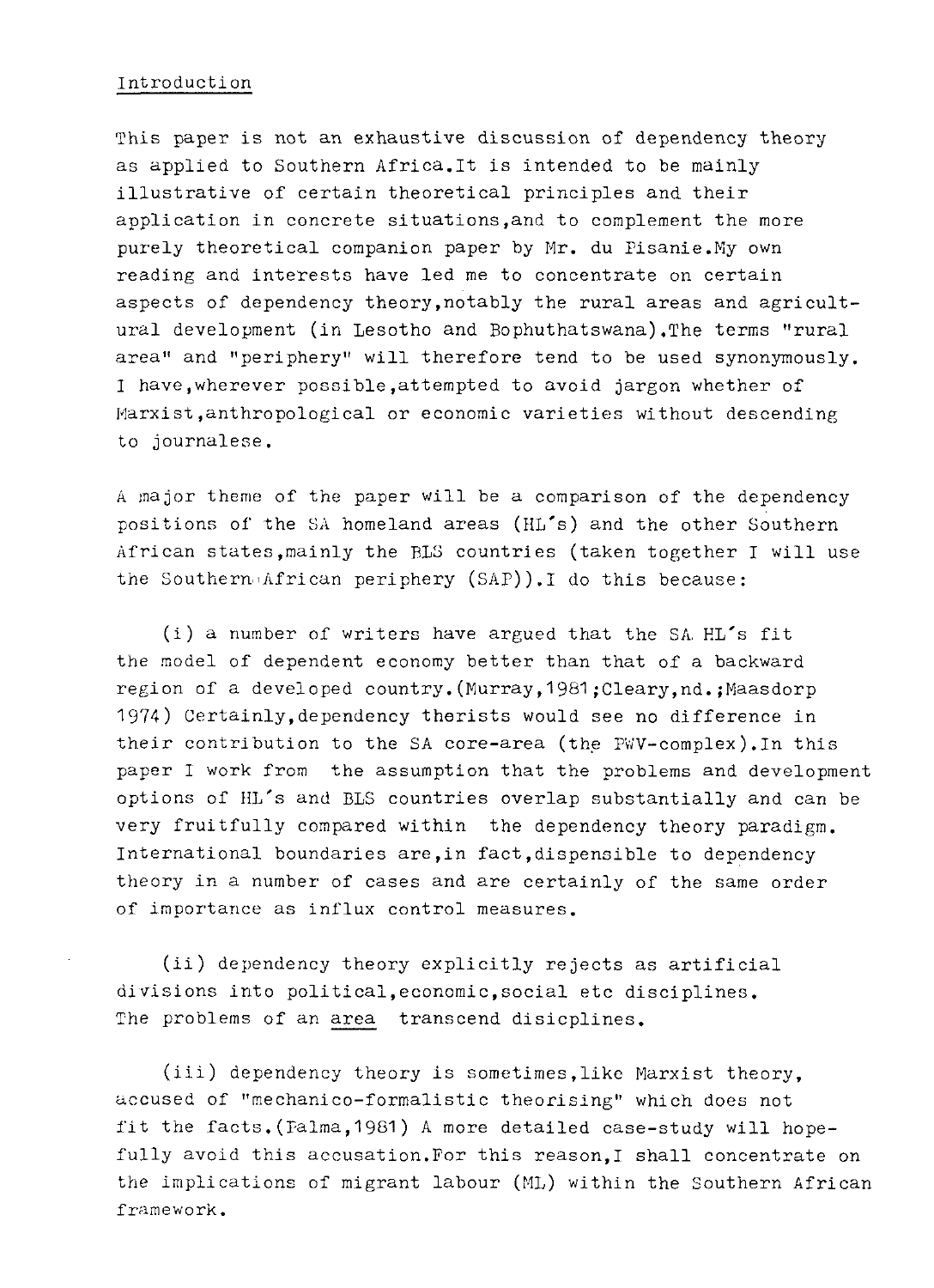## Dimensions of Dependence

The significance of dependence can be seen from a number of different perspectives.The word itself hides a number of different usages in the literature.

(i) Dependence can be seen as the economic disadvantages which a region suffers as a result of its less profitable investment potential.The economies of agglomeration determine that bigger cities are better places to invest than smaller towns or rural areas (RA's).By their proximity to such larger units,peripheral regions become by the spontaneous functioning of the market, integrated into service of the richer unit.As a result,they lose a substantial measure of control over their own economic decisions.The power relationship between them becomes asymmetric.

Thus Maasdorp (1974) argues that industrial development prospects in the SAP suffer from a whole range of disadvantages. Outstanding among these are:

(a) agglomeration economies "such as ready access to legal, financing,advertising and other commercial services.good maintenance facilities,etc. as well as those "physical income" elements which influence locational decisions".make it more profitable to invest in the core.

(b) access to transport and transport costs.Many parts of many SAP areas have poor access to rail transport,rail lines passing by in the SA or "white" corridors.Even where they do have access, greater distances from the core mean higher transport costs making SAP goods uncompetitive.

(c) cash-flow leakages.Earnings by both migrants and commuters tend to be spent and saved in the core area institutions.Not only are opportunities for spending (supermarkets) and saving (banks,insurance companies) in the SAP relatively scarce,but those which do exist are often branches of core-institutions. Financial institutions,for example/'mobilise savings in the periphery but do little to provide the funds needed for its development .."(P.19) In addition, "communications (transport and information media such as the press and radio ) are centred on the core and are relatively poor between the different HL fragments.Thus consumers in the HL's may be better informed about SA products than about any product which may be produced

-1-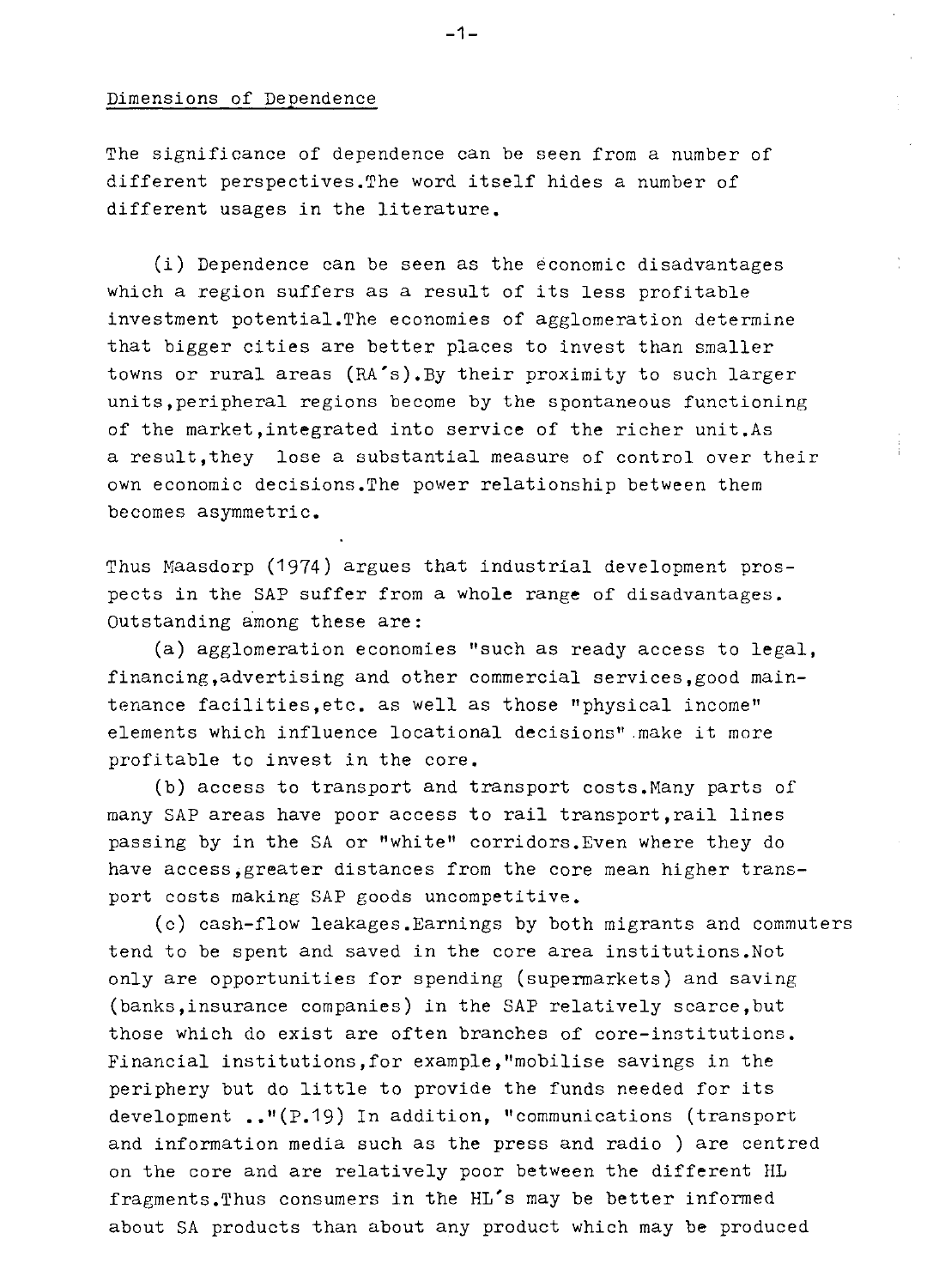domestically..."(p.20)(see the diagram on p. )

(d) competition between different SAP areas.Just as the core is more attractive for many types of investment than the SAP areas,so some SAP areas are more attractive than others.(p.25) Thus,for example,the Sun City and Mmabatho Sun complexes in Bophuthatswana are smothering the Gaberones Holiday Inn.The same will probably happen to the Maseru casino complex once the planned Thaba Nchu hotel gets under way.(RDM 26.06.82)

(e) sise.A limited geographical area and population often mean limited amounts and ranges of resources,a small domestic market,a subsequent reliance on export trade and a vulnerability to world-market price fluctuations.lt also often implies limited economies of scale and exposure to domination by large multinational companies.

The implication of these disadvantages is that those SAP areas closest to the existing core-area (Bophuthatswana,Ciskei,Kwazulu) will find it easiest to develop industrially and will benefit disproportionately while more distant internal "growth points" (Umtata,Gaberones,Maseru,Lebowa,Venda,Qwaqwa etc) will decline and remain labour dormitories.(Maasdorp,1974:23,see also the 1960 (2) 4 issue of Development Studies Southern Africa on the problems of HL development over the last two decades). It also means that industrial (and financial)enterprises in the SAP areas will be brances or subsidiaries of those in the core-area and will tend to be governed with- their interests in mind. While many SAP areas require government or local shareholding in these enterprises,the crucial element in control is not ownership but competitive expertise.(Colclough,1980)

(ii) The asymmetric power relationships which develop out of the above disadvantages allow the potential for interventions in the market of both an economic and political nature. In this sense dependence means the subjection of the periphery to policies purposefully designed to circumvent the market (extraeconomic action) with the aim of nullifying resistance, competition or other dysfunction in the service by the periphery" of the core.Used crudely this kind of dependency theory becomes conspiracy theory.

The best-known example of such extra-economic action is the state-action during the late nineteenth and early twentieth century to break the independence of the Black subsistence

ł  $\pmb{\mathfrak{f}}$ 

 $\bullet$  $\bullet$  .  $\frac{1}{2}$ 

 $\ddot{\phantom{a}}$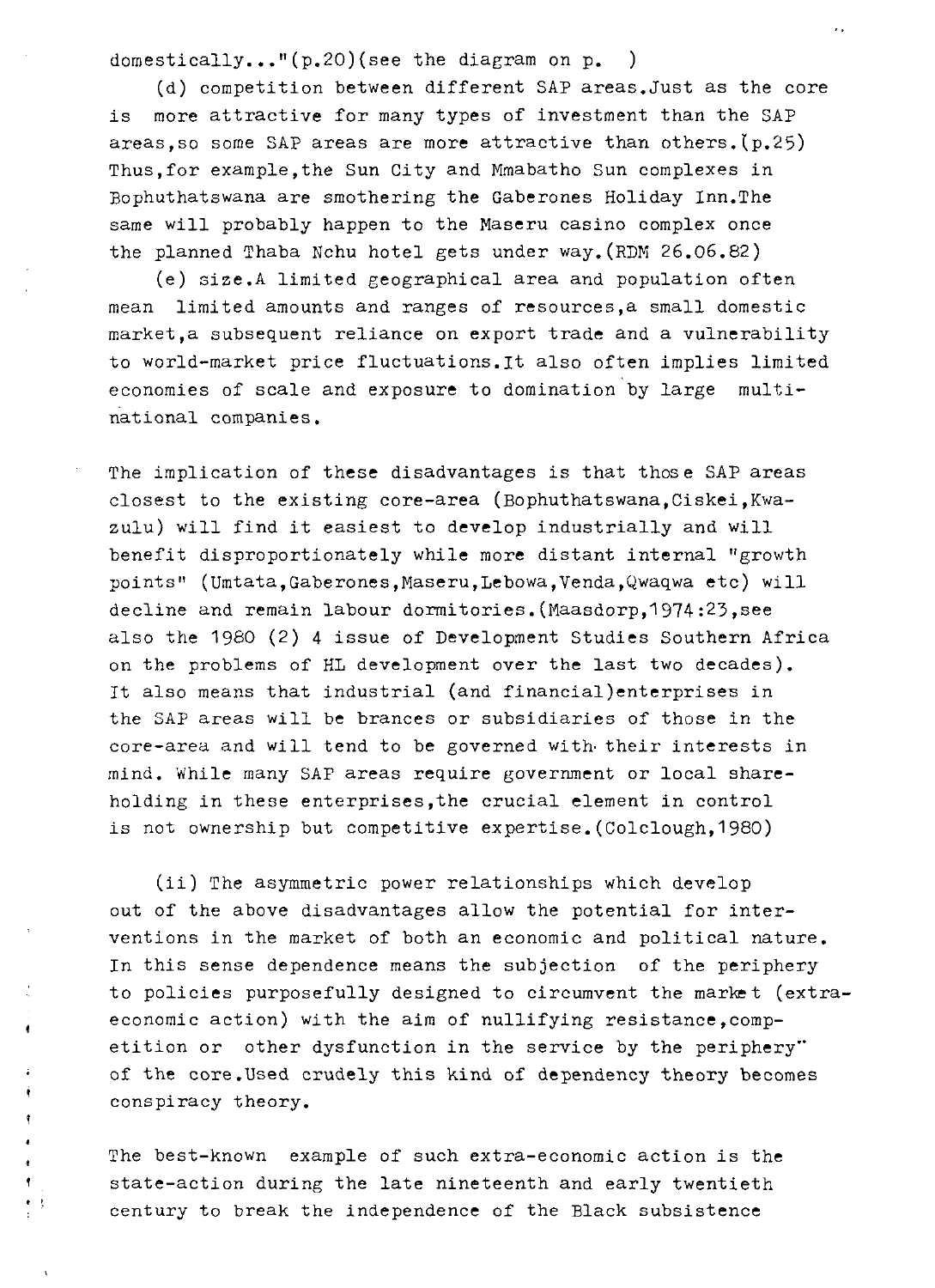and commercial farmers in order to ensure a sufficient labour supply for the white mining and agricultural sectors.This will be discussed in more detail further on. Less well known are core-initiated interventions to suppress industrial development in the SAP areas.Kowet (1978:111-142) mentions cases of a fertilizer plant in Swaziland, a motor-car and an electricity and water project in Lesotho,and a soap factory in Botswana - all closed or suppressed in embryo by action from SA.Agricultural imports from the BLS countries were, despite the free trade clause in the Southern.African Customs Union agreements,similarly subjected to restrictive tariffs,quotas and "health" clauses. The collapse of agriculture in the SAP and the absence of industrial development (except of a capital-intensive nature) have been major factors in the inability of the SAP areas to provide employment for their populations and their concomitant dependence on labour-export.The effects which this labourexport has,in its turn,on the development of the SAP will considered in more detail further on.

(iii) In a third sense,dependence refers to the disastrous consequences to the periphery in the event of overt retaliation by the core or of some crisis in the core (like a trade boycott). In this sense,different features of dependence become prominent. The most important of these is the Southern African rail network which substantially affects not only the BLS countries and all HI areas but also Zimbabwe,Namibia,Zambia and Zaire.Whether initiated by SA or not,the continued destruction of the Angolan and Mocambique railway lines by UNITA and the MRM are crucial in this regard. This aspect combined with SAP dependence on SA fuel and energy, food,skilled personnel,employment opportunities,finance,imports and exports gives SA awesome retaliatory power.(Green,1980:7-9)

A fundamental difference exists between the kinds of dependence discussed in para, (i) and those in para's (ii) and (iii),The existence of a difference in investment potential between\* core and periphery influences investment decisions continuously and automatically.In most cases,it does not require action to put them into play - which it does in cases (ii) and (iii).The latter types are potential areas of action.The fact of their existence does not mean that they are actually used.This has important implications for research methodology in deducing the degree of control actually excercised by the core over the periphery.

-3-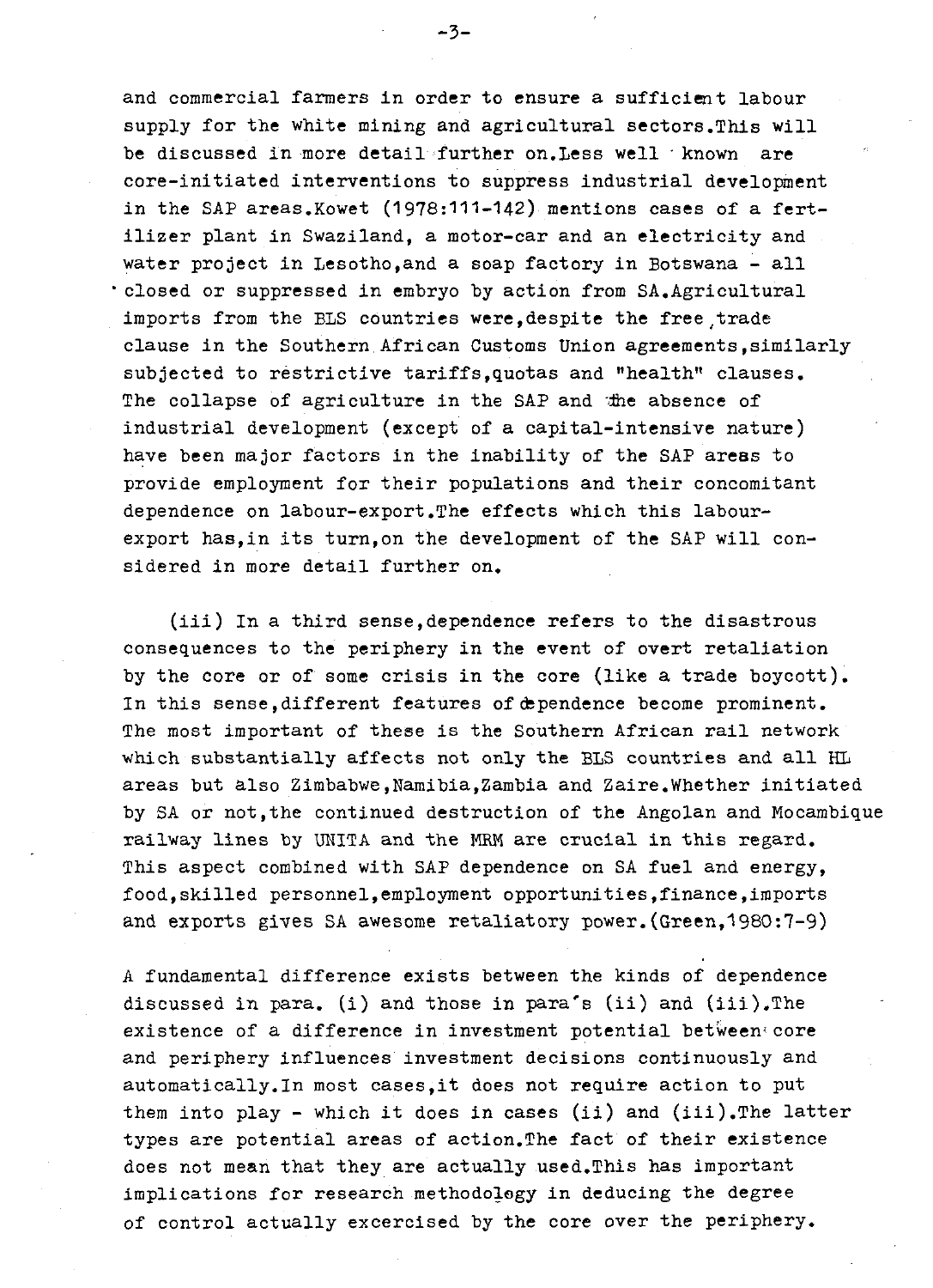To say,for example,(of HL dependence on SA for financial support) that "(t)he implications for political control in this situation are too obvious to require spelling out", misses crucial aspects of the dependency relationship.(Cleary,nd.:8)(my own emphasis) It says nothing about when or how the available instruments of power will be brought into play by the core nor when or how these moves will be opposed,avoided or softened by the periphery. To begin to understand these dynamics entails a detailed examination of the interests of,and combinations between,dominant pressure groups at both core and periphery as well as the negotiating skills of individuals in leadership positions.To quote Seers

"The motivation,will-power,judgement and intelligence of actual or potential leaders evidently differ significantly. \_\_ The importance of these personal characteristics follows from the very multiplicity of constraints which have been described."(Seers,1981:144)

A position of dependence does not imply that the periphery is totally powerless,nor that the actors from the core-area are omnipotent, 100% efficient, static, unequivocal or unopposed in their decisions."But there is no necessity for "power" to be translated into "domination"".(Yudelman,1980) Dependency theory should not allow the desire for theoretical elegance or emotional satisfaction to negate the amibiguity and uncertainty inherent in matching theory and reality,This means detailed historical studies of the power-constellation and ideology of the core. At periphery level,the style of leadership appears,if anything, to be even more crucial and will entail juggling,not only internal interests but also the alliances and clashes between different elements of the periphery, for, as we have seen, they compete among one another for scarce investment resources.

(iv) There is a fourth kind of dependence which relates to the developmental potential of the SAP economy.While a SAP area may not be totally powerless or without considerable benefit in its participation in the Southern African complex,the kind of economic pattern which has been imposed on it by the core makes any development which it may undertake necessarily core-oriented. It is necessarily complementary to core-needs. Thus Kowet (1978:111)  $\sim$ quotes a "pro-government journal" on the possibility of a Southern African commonwealth as follows: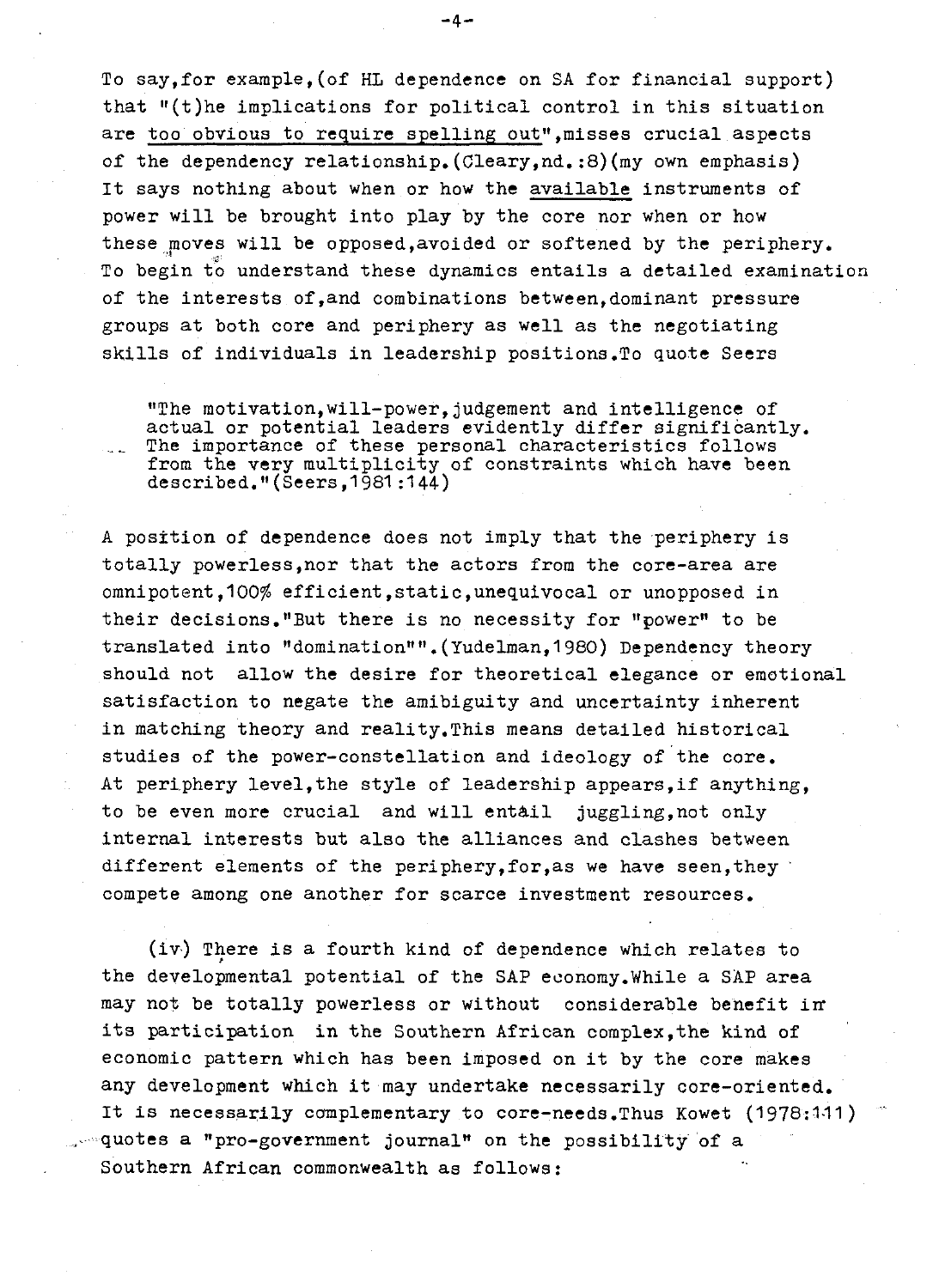"Member countries of the Common Market would complement one another.For example,the RSA could manufacture machinery, chemicals and electrical appliances - while the Transkei could produce jute,Swaziland .sugar,Botswana beef and Lesotho water.<sup>1</sup>

While we have already distinguished (a) the loss of power and independent decision-making by the periphery (the available power-structures which may or may not be utilised),and (b) the activation of these structures to the benefit of the core. we are here looking at the effects of such exercise pf power on the peripheral area.The essence of the dependency relationship lies in the analysis of the former two aspects.Here lie the significant independent variables.This implies that the effects of the dependency relationship,although often negative,are not necessarily so in a quantitative sense i.e. income,SOL.It may in fact,at some stages,be to the benefit of the core to raise wages,SOL etc. - as has happened in many spheres of of the core economy over the last decade.It would,however,very rarely be in their interest to lose control of the power-levers ( a significant factor in quality of life as opposed to SOL ).

"..The contemporary rationale of oscillating migration from the point of view of the SA state and of the various fractions of capital is much less any direct economic subsidy of capital that it may provide and much more the sophisticated machinery of influx control and labour bureaux,which allows tight political control of the labour force, effective export from \* white'areas of the reserve army of labour, and political domination .of the labour reserves by proxy,through Bantustan administrations .."(Murray,1981 :169) (my own emphasis)

SAP areas therefore,suffer not only from a quantitative developmental backlog but also from an anti-developmental structural distortion of their growth pattern.In analysing this distortion, we need to distinguish the conscious policy aims of the core with regard to the SAP from the unintended consequences of these policies. Thus,for example,conscious core policy aims over a period of time were to ensure an adequate supply of labour to mining and agric--ulture,to prevent Blacks from entrenching themselves permanently in the towns (the famous 1922 Stallard principle),to suppress competing industrial activity (particularly in the BLS countries) and to bolster the traditional authority institutions in the HL's. Whether intentional or not, (and much of it now seems antithetical to core-interests)these primary initiatives produced a whole series of secondary consequences:a complete collapse of SAP agricultural activities,massive rural-urban migration,a severe shortage of

-5-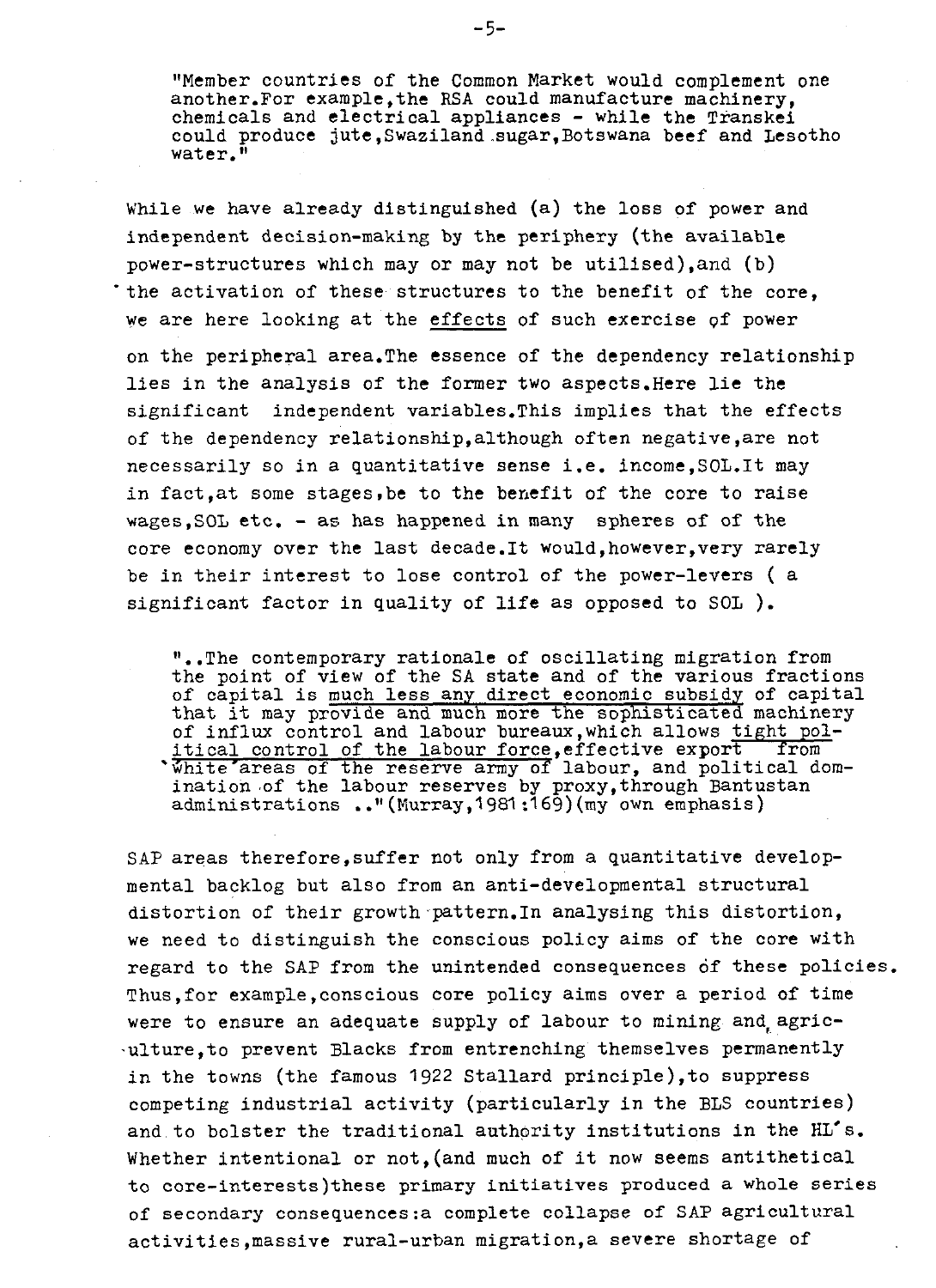skilled manpower, an entrenched traditional elite often with<br>anti-developmental interests (see below), rural disaffection serious enough to become a threat to core security etc. While the SAP areas are,therefore,severely dependent on the core in an economic sense,there are secondary consequences often of a political and social nature which have developed a significantly independent momentum.(Some of these are results of the migrant labour (ML) system which we shall examine in more detail further on.)

## Migrant Labour

While in many Third World countries dependency theory concentrates on multi-national companies, balance of trade, technological dependence etc. in Southern Africa these are overshadowed by the extent and emotional trauma of ML.This is the most visible and brutal symptom of the dependency relationship.lt remains,however,only an intervening variable in a longer causal chain which starts in the power constellations at the core and ends in agricultural,educational psychological and cultural spheres in the periphery.lt must be seen, therefore, as a symptom of inequality of life-chances between core and periphery.Analytical models which explain the incidence and persistence of ML by means of push and pull factors (Wilson, 1972) or an individual \*s perception of rural-urban income differentials (Todaro, 1981) beg a number of questions on how these differentials/push and pull factors arose in the first place.

To understand the broader framework within which ML arises and operates.it is necessary to consider the varying interpretations of the relationship between core and periphery in Southern Africa or as Knight & Lenta (1980) formulated the title of their article: "Has capitalism underdeveloped the labour reserves of SA ?" The older answer to this question,the so-called dual economy thesis (DET) or orthodox approach,is a variation of modernisation theory and takes its origin from the structural-functionalist tradition\* of anthropology and sociology,In this interpretation core and periphery are two relatively independent spheres of activity (hence the name BET) which interact by the diffusion of modern,individualistic,achievement-oriented,rational values and culture from the"modern" sector into an area "bound by the shackles of tradition",irrationality.fatalism,superstition,mutual distrust in,interpersonal relationships etc. (Hutton & Cohen,1975) Underdevelopment is, therefore , an original state gradually eroded

 $-6-$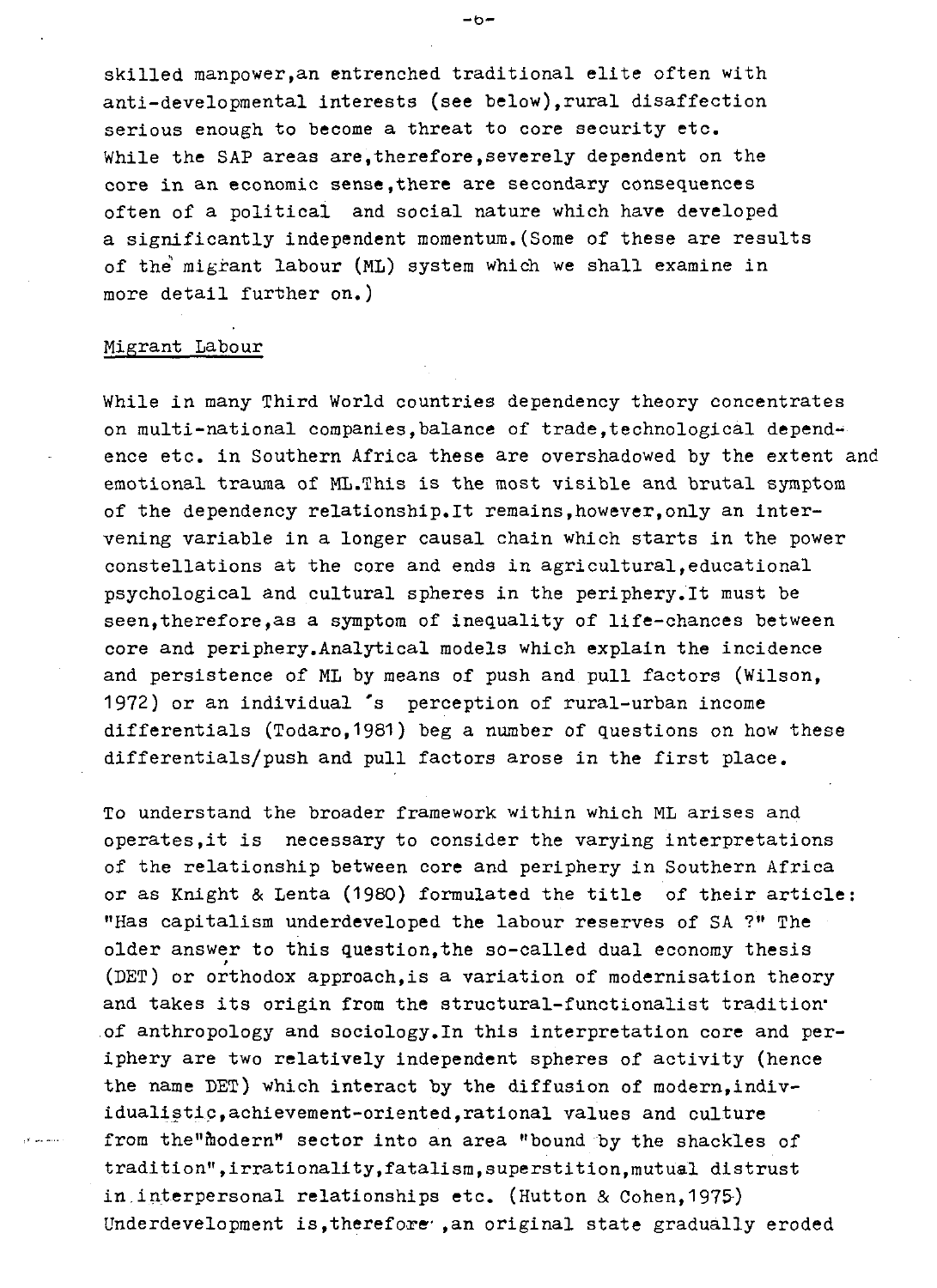by the expanding,beneficial influence of capitalism.

Dependency theory,related to revisionist or radical or neomarxist theory,has risen in its SA context as a critique of DET. This is not the place to review an immense and rich area of debate in the South African social sciences.I shall limit my discussion to the questions surrounding rural development.

The most basic critique of DET concerns its interpretation of the reasons for the lack of development in the rural areas (RA). DET. as we have seen, attributes this to the stifling effect of tradition.Dependency theory,by contrast,emphasizes the situational constraints on rural peasants.The obstacles are structural rather than cultural.Capitalism has pueposefully imposed constraints on rural development.

Seminal in this regard is the work of Colin Bundy (1972) In essence.Bundy argues that.far from being bound by the shackles of tradition,SA peasant farmers reacted in a positive and rational way to the incentives offered by the discovery of diamonds and gold in the late nineteenth and early twentieth century,particularly in the Ciskei,North-Eastern Cape and Western Transkei.

"They won prizes at agricultural shows in competition with White farmers, and a statistician noted in 1870 that 'taking everything into consideration,the native district of Peddie surpasses the European district of Albany in its productive powers". (quoted Bundy, 1972)

Orthodox theorists would argue that these were the exception. (Knight. & Lenta,1980) This agricultural success was,however, smothered by a number of factors:the rinderpest epidemic of 1896-7,the Boer war,drought,economic depression,dheap imported grains,but especially by the need for labour in the white agricultural and mining sectors of the core-economy.These two capitalist interests combined in bringing about a number of government measures (the most devastating being the  $1913$  Land Act) to "free" the rural population from independent economic activity for wage-labour.Through the limitation of their access to the means of production,particularly land,the rural population became increasingly dependent on wage-labour to survive.This is why dependency theorists see the rural population as an industrial proletariat residing in the rural areas. (Spiegel, 1981; Murray, 1981)

 $-7-$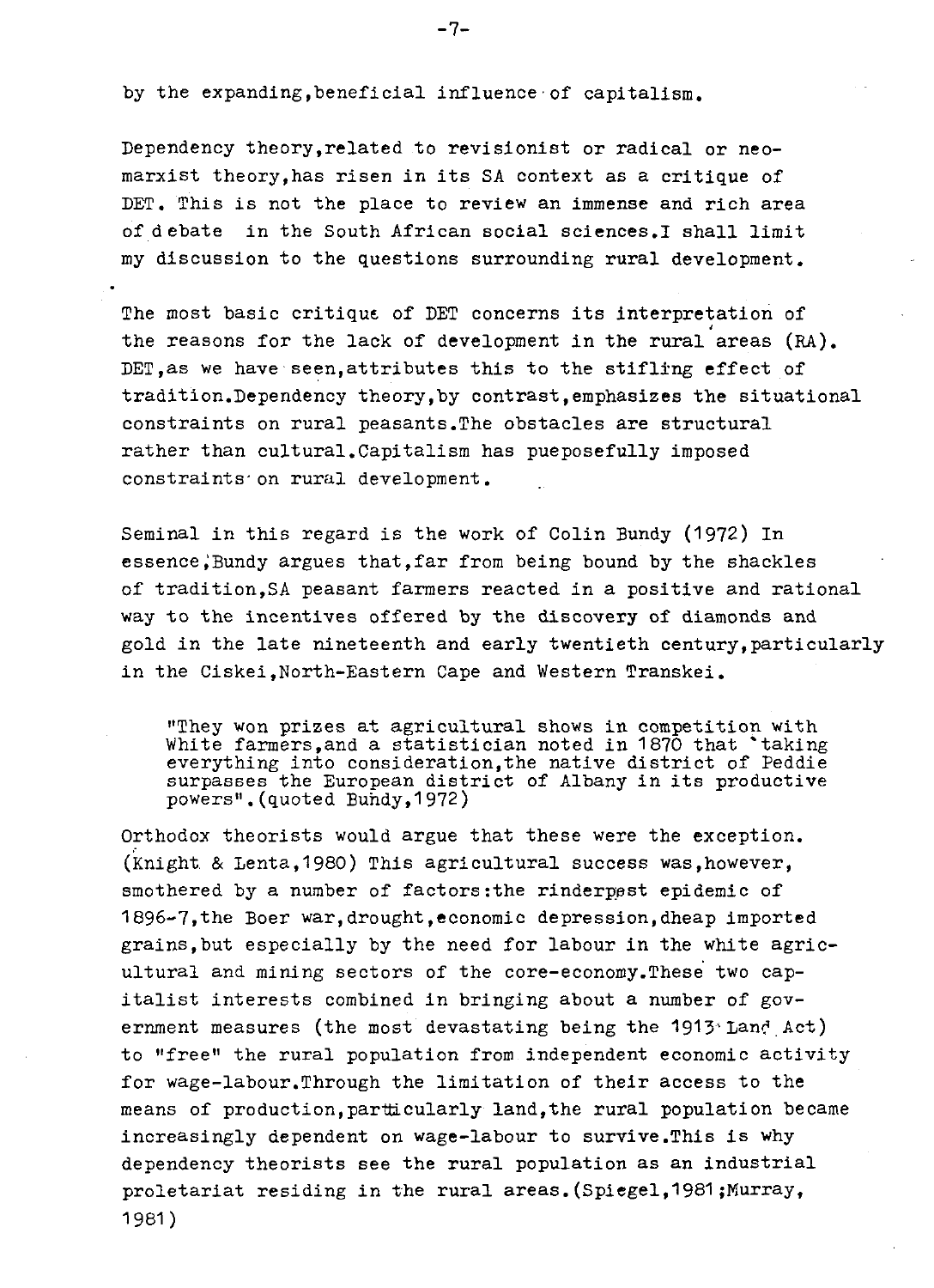While it was in the interest of capitalists to ensure a regular supply of labour,some dependency theorists (Wolpe,1972) have argued that it was not in their interest to destroy the rural economy completely.A certain income from the rural areas would supplement urban wages in various ways and,therefore,allow employers to pay alower wage.Thus where rural production (Rp) was less than the PDL,the urban wage (W) and rural production tended to add up to the PDL (Rp +  $W$  = PDL) while a rise in rural production brought about a drop in the urban wage ( $f_{\text{Rp}} \rightarrow W$ ):an inverse relationship.

Orthodox (DET) theorists,however, see a different relationship between rural production and urban wages.With rural production at or above the PDL,members of the rural population could afford to wait until urban wages became sufficiently attractive.They postulated, therefore , a firect relationship between rural production and urban wages. (fRp-><sup>†</sup>W) Rising rural production necessitated a rising urban wage and vice versa.This gave rise among certain employers to the idea of the so-called "backward-sloping labour supply curve" whereby,contrary to conventional economic theory, higher wages (higher demand) allowed workers to return after a shorter to the rural areas, and lowered the labour-supply. (Knight& Lenta,1980)

While one or both of these scenario's may have existed at certain periods,research by Murray (1981) and Spiegel (1981) show for Lestho migrants that at present wage-rates,the contribution by rural production is minimal and furthermore,has absolutely Ino effect on urban wages.In fact,the reverse is the case.Migrants are dependent on wages to enable them to farm at all.They cannot otherwise afford fertilisers,seed,trctor-hire or labour.In consequence ,those with higher wages tend to be more productive agriculturally. ( $\mathsf{tw} \rightarrow \mathsf{tp}$ )

The direct consequence of this is that ML remittances tend to create and intensify class differentiation in rural areas. If the contribution from agriculture is (a) relatively insignificant and (b) in any case,dependent on access to ML wages,this means that there is a fundamental distinction between those who have access to ML (directly or indirectly) and those who do not,and also that those who do have such access-are able to invest it in further (agricultural) activities.lt might be argued that the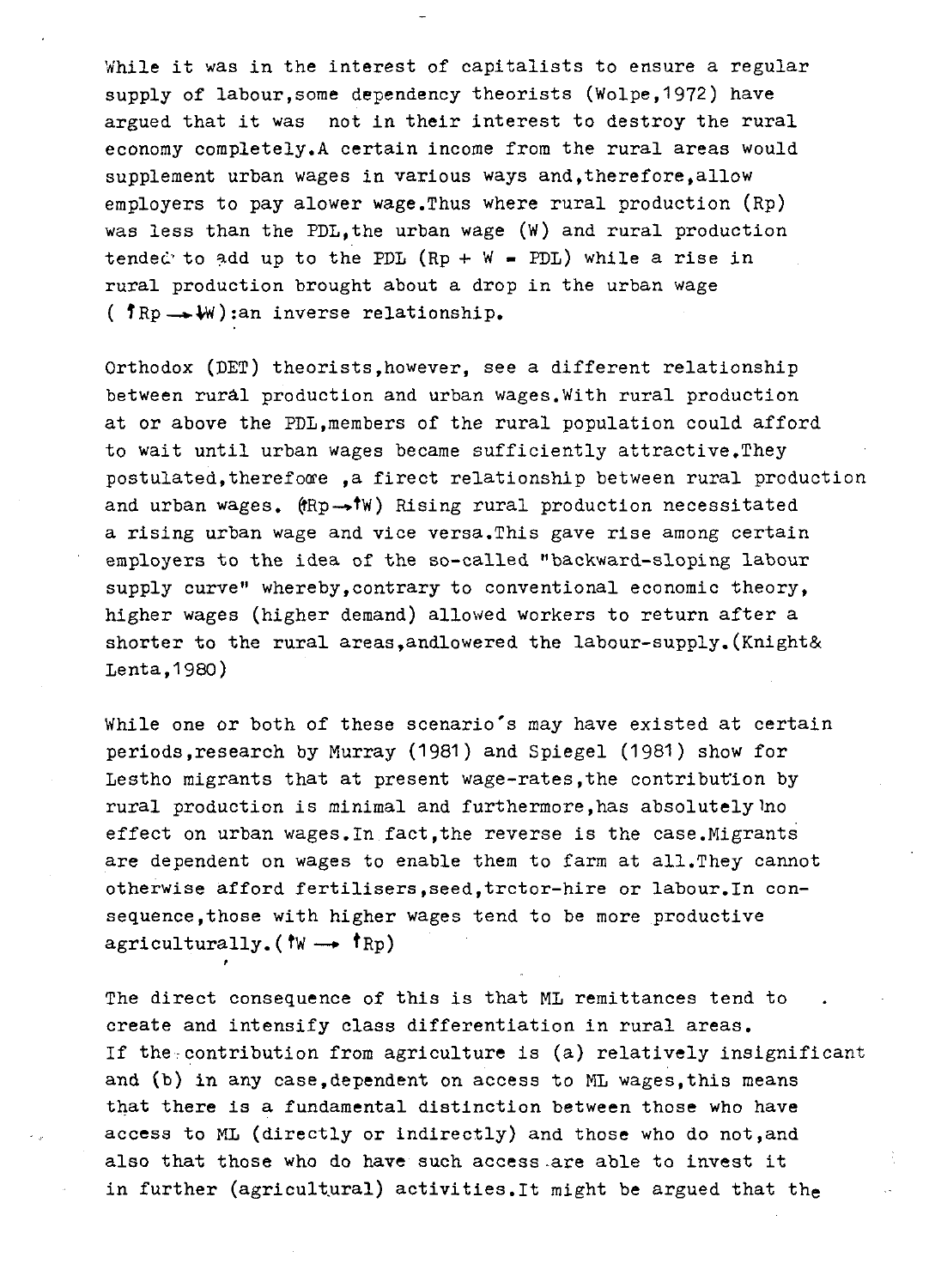existence of the extended family grouping tends to facilitate the distribution of incomeamong a large number of individuals and that this would promote equality of income. Murray (1981) shows,however,that this is not the case.Distribution of ML income is,barring certain interhousehold transactions like the payment of bohali (bridewealth),sharecropping arrangements,the loan of ploughing oxen (mafisa),quite restricted.Those households with access to one or more migrant earners wages,tend to keep it and use it in further productive ventures.ML income is increasingly a condition for access to further productive resources like land, cattle and male children (who in their turn become migrant earners). Those without a migrant wage-earner are increasingly being forced into marginal economic activities like beer-brewing,selling home-grown vegetables and prostitution.

Two further implications for dependence flow from these facts. Spiegel (1981) shows that the SA mining industry is presently fdllowing policies of (a) "localization" i.e. the replacement of "foreign" Blacks by South African Blacks,and (b)"stabilization" i.e.reducing the turnover of workers and employing fewer workers for longer periods.This has meant,particularly since 1963, a substantial cut-back in recuitment from countries like Malawi,Mocambique and Zimbabwe and,paradoxically,a temporary rise in recruitment from Lestho.(Spiegel shows that TEBA mine-recruits from Lesotho rose from 52 612 in 1966 to 98 953 in 1976 - virtually doubled - but fell back to 75 253 in 1979) More important, "stabilization" means a higher concentration of income among those migrants with "clean" records and Valid Re-engagement Guarantee Certificates (VRGC's). In effect, this means that more and more younger men are unable to gain access to ML wages at all - leading to increasing conflict with those who do have such access and a rise in bribery and other attempts to circumvent the system.

The second implication flowing from the rising dependence on ML wages relates to the persistence of "traditional culture" in rural areas.As we have seen,the DET postulates a sphere of unchanged traditional culture gradually transformed' . by contact with the modern sphere. (Ironically, traces of such dualism appear among dependency theorists,too,in discussions of "the articulation of capitalist and pre-capitalist modes of production"(Spiegel,1981)) However,it is clear that,dependence on ML wages being universal among the rural population,the context within which "traditional

 $-z$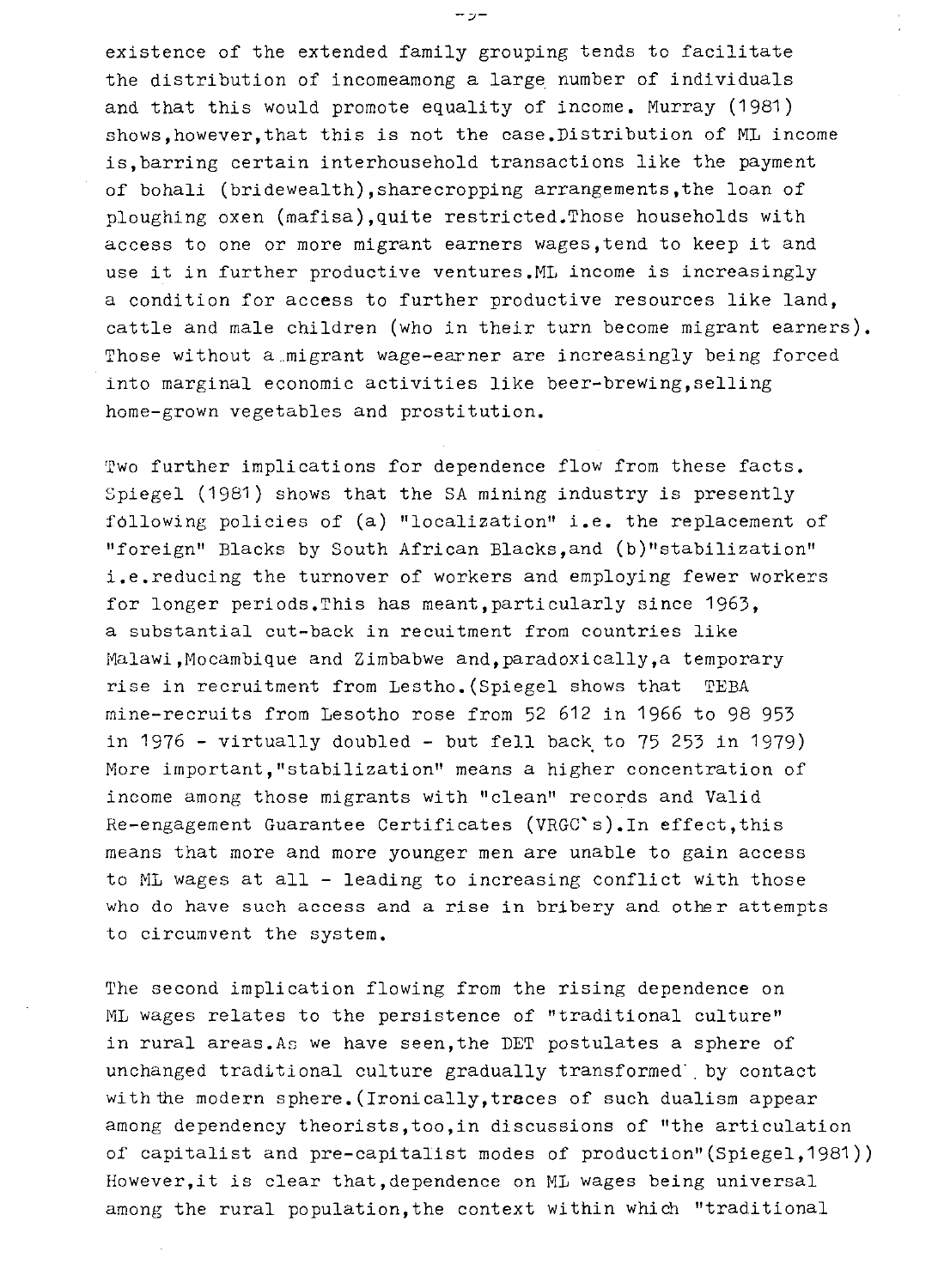culture" functions,has changed significantly.While there clearly are institutions and customs,like the payment of bridewealth,which have recognizably "traditional" origins,their meaning and purpose has been substantially altered.Thus,in discussing bohali transactions between the rising number of female household heads, Murray (1981:147)says:

".• it is often more realistic in contemporary practice to represent marital transactions as the result of bargaining conducted by senior women over the earning capacity of men than as the result of bargaining conducted by senior men over the productivity and reproductive capacities of women" (as was the case in "traditional" times)(my own parenthesis)

There are a number of other negative effects for the average rural household often attributed to the system of ML.These need to be examined in a little more detail.Thus,it is argued,that since migrants are typically younger,more educated and male,the ML system is depriving the periphery of its most skilled,dynamic and physically capable manpower.(Lipton,1980)This has particular importance for the agricultural sector since the absence of males effectively disrupts and delays the decision-making processes in family units.While this selection of the rural population for migrantion may be true for certain areas,(Nattrass, )it needs to be substantially qualified for Lesotho. For a start, migrants are mostly less educated (usually less than st. 7)(ILO,1979) andbearing the stabilization trends mentioned above in mind,older. Secondly, many migrants make weekend visits home or -communicate quite regularly by letter.The disruption of decision-making processes is not as great as often thought.(IL0.1979:61) Thirdly,it needs to be proved that agriculture in the SAP areas suffers from a shortage of agricultural labour even at peak harvest times. (ILO,1979:89-93) Fourthly,improved farming resulting from a migrant staying at home would,other things being equal,probably add an average of only R30 per annum to family income.The family benefits financially far more by his participation in ML.

"Here we would only observe that stoppage of migration will do nothing by itself to rejuvenate a depleted soil,reduce overcrowding in a limited land area, and distribute livestock more equally among rural households - factors which almost certainly have more to do with the perilous state of Lesotho agriculture than the absence of half the male labour force throughout the year."(ILO,1979:63)

If we assume that depletion of the soil is itself a consequence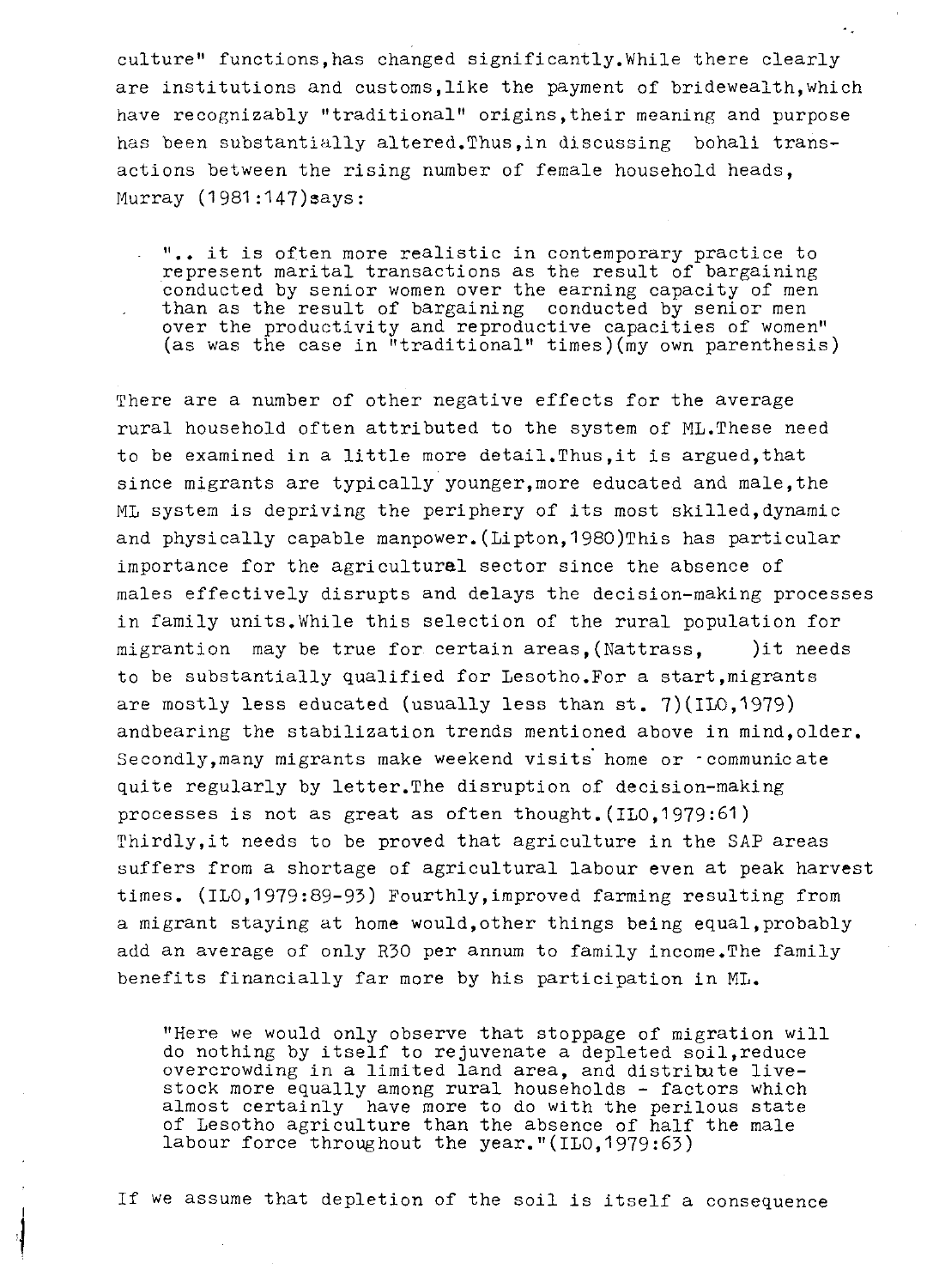of overcrowding,then overcrowding becomes a cardinal factor in the success or decline of SAP agriculture.Overcrowding in the SAP can be attributed to (i) natural increase and (ii) the effects of influc control and resettlement,with the latter being by far the most prominent,Thus,for the HL areas,average population density rose from 60 persons per sq.mile in 1955 to 110 in 1969.It was during this decade that agricultural production in the HL areas plummetted after remaining fairly constant from 1918 to 1954.(Simkins,1981) From 1970 - 1980 about 1,1 million people were added to HL populations through different kinds of resettlement alone. (Simkins, 1981a)

The influx control system, in serving the needs of the core-area, further obstructs the development of agriculture by undermining the security,both in a social sense i.e. pension,medical aid, unemployment insurance,and in terms of freehold immovable property and the right to remain permanently in town.This makes a would-be town-dweller reluctant to relinquish his rights to land in the periphery and his place in rural society (thus stimulating an artificial and unproductive preservation of "traditional" custom). He becomes both part-time farmer with a nominal and uneconomic agricultural plot and part-time town-dweller.As a.result significant percentages of arable land lie unused (Lenta,1981) Potentially successful farmers are,in their turn,despite the possibilities of sharecropping, rent etc. inherent in customary land tenure, unable to gain access to viable areas of land and are also forced into migrancy,part-time agricultural activity and/or marginal econonomic activities.Hence the paradox of many SAP areas of high population densities together with areas of idle agricultural land.(Lenta,1981)

The implications of this are that the income possible from agricultural activity is,as we have seen,minimal compared to that possible from urban employment through ML. The peripheral RA's are a place to live but not to work. This does not mean that agriculture,as such,is unpopular.On the contrary,many would prefer to farm if it paid. (ILO,1979) That it can pay and retain the rural population in competition with urban incomes given the right injections of capital,expertise etc. has been proved by numbers of successful agricultural projects in the SAP. It does reveal,however,the enormous inequality of investment in Black and White agriculture in  $SA.$  (Lipton, 1977)

-11-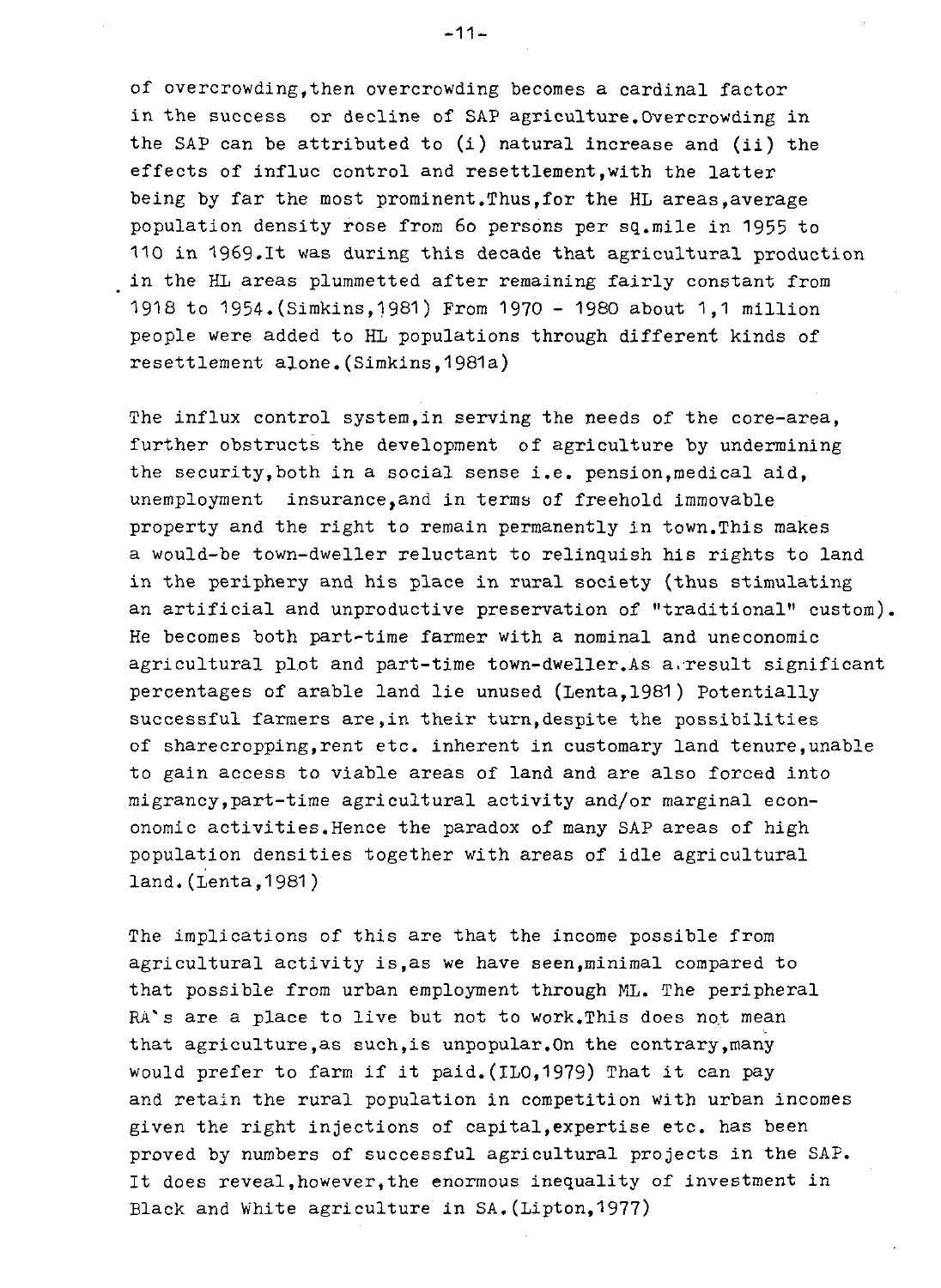Given these situational constraints,over a period of time the position of poverty acquires a certain independent momentum. Prolonged poverty gives rise to certain psychological sets which have profound implications for the chances of development, "...the situation generates tensions which are manifested in apathy,hypochondria and the fear and/or fact of violence .. On the verbal level,a stranger to the Sesotho language and to Basutho village life is struck by the number of times certain words recur in the course of conversation.He gets an aural impression that villagers spend their days visiting,feeling ill, resting or looking for work."(Wallman, 1971)

At the same time,unfavourable comparisons between town and RA produce preferment for urban goods."Anything or anyone conforming to urban SA standards is described as "semate"(corruption of  $"smart"$ ).A considerable part of the most meagre income is spent on this value".(Wallman,1971) This is one of the reasons for the very high rate of leakage of income from the SAP to the core. (See the diagram drawn up by Butler et al.  $(1976)$  to illustrate this)

Finally,the implications on a national level of the fact that a large proportion of the area's income originates outside its own borders.This is often expressed as the relationship of GDP (income generated within its borders) to GNI (total income accruing to the area.1976 figures for Transkei, Bophuthatswana and Kwazulu were  $42\frac{6}{37}\frac{27}{6}$  and  $25\frac{6}{9}$ . Percentage of national income from external sources in Lesotho. Botswana and Swaziland for 1976 were respectively 80%,50% and 33%. (Lipton, 1980)

Although figures of this kind are often used as a measure of dependency,their detailed implications are not usually spelt out. Like any country dependent on a limited number of export products, this renders SAP areas subject to uncontrollable fluctuations in export earnings.Price-rises and -drops,rising and falling unemployment,are all beyond a regions control particularly where labour is concentrated in one or a few industries - as most foreign migrants are concentrated in mining,A more diversified spread would cushion fluctuations.A region is, of course, not helpless in this regard.A regional association of source countries would be able to play the trade union role of negotiating better and more predictable labour conditions.(ILO,1979)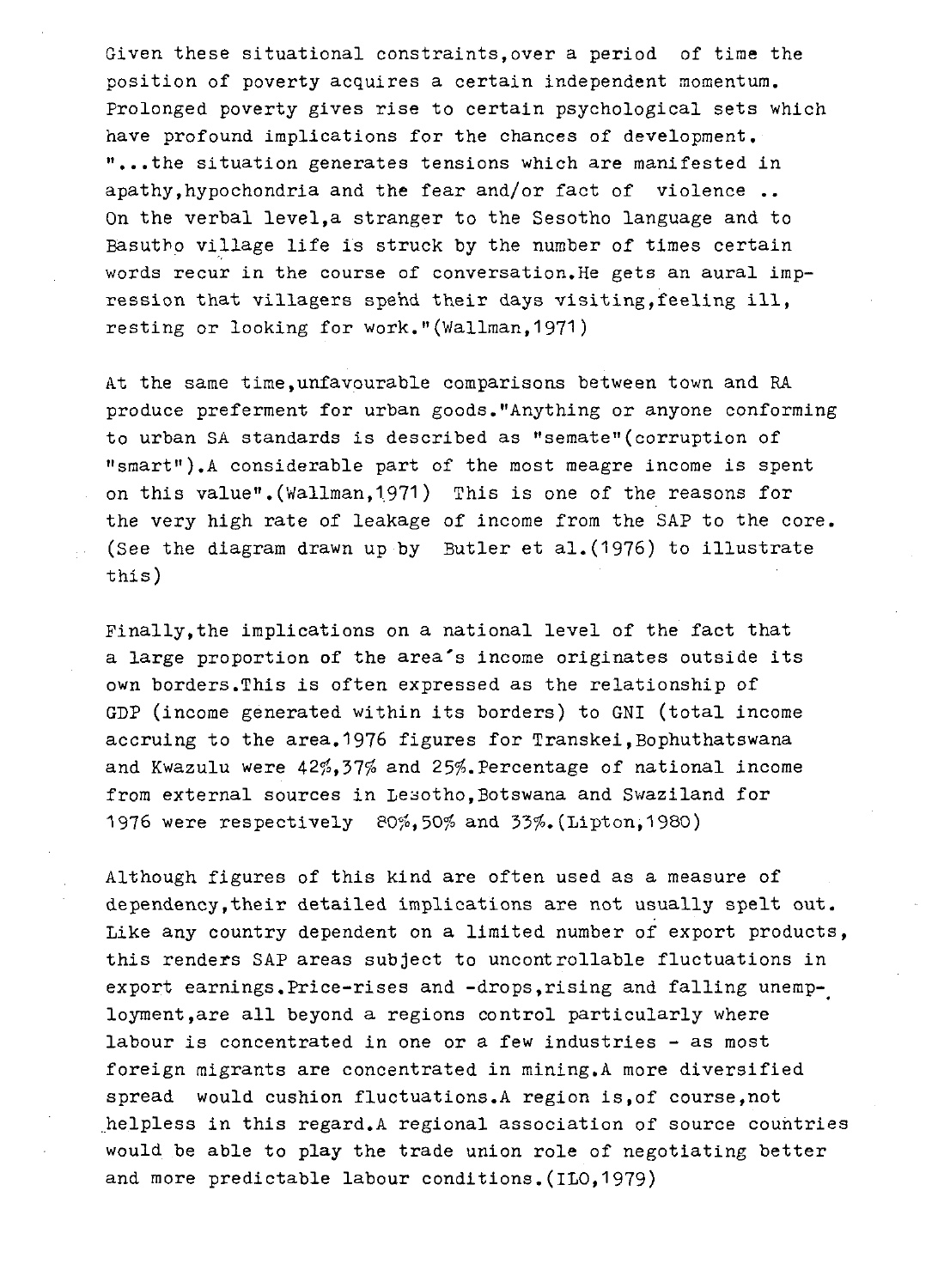

Plows of Labour,Capital and Goods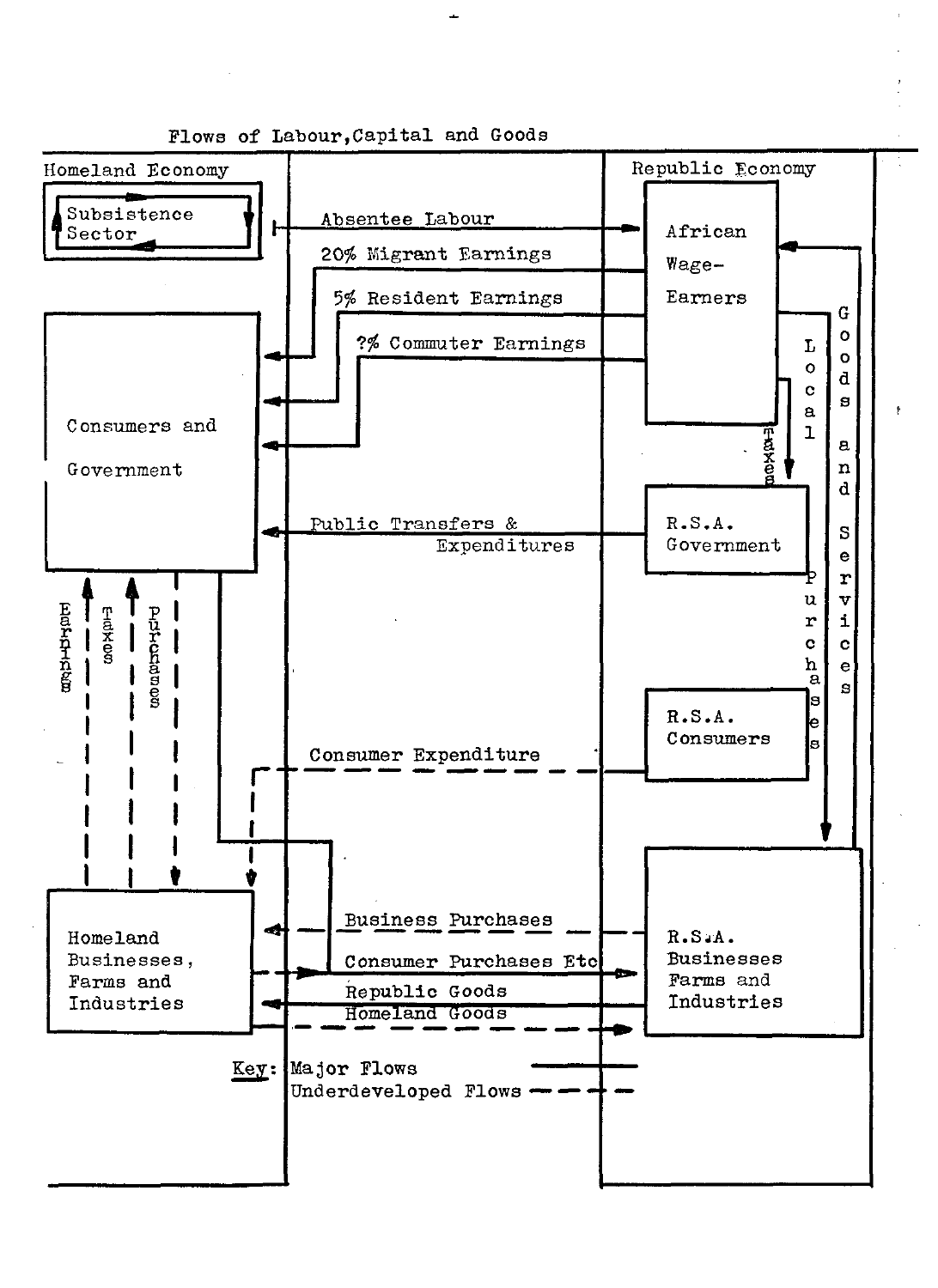The Flows of Labour,Capital and Goods between the Homelands and the Republic (from Butler,J:"The Black Homelands of South  $A$ frica" $(1977)$  pp.138 - 40.)

"The chief outflow or export from the African economic regions is labour:commuters,migrants and permanently absent workers. These persons spend a large part of their earnings for goods in white and Asian stores and for services ("local purchases"). A portion is diverted to taxes,the estimated value of which is supposed to be converted automatically through the developmental <sup>r</sup>gencies of the Republican government into expenditures inside the homelands.

Commuters,migrants and residents with some ties to a homeland take home or remit  $\alpha$  fraction of their earnings, and these amounts contitute the most important component of homeland income.To these public sector transfers to the homeland governments and citizens (e.g. pensions) must be added.Consumers and businesses in the Republic may make purchases from homeland producers ("consumer expenditures" and "business purchases"), but they are small.These six items comprise the money inflows of the homeland from the Republic...

As the remainder of the pathways make clear, these monetary movements have almost no secondary multiplicative or cumulative effects because they "leak" away immediately to non-African businesses and industries as "consumption expenditures".Only about 2% of this income is saved.As the dashed lines show, some consumption and public funds may go to African farms and chops,but the proportion is very low.Similarly,homeland businesses and industries may generate some monetary income that remains in the homeland as factor incomes or payments to local farms or firms,but there will be substantial leakages from their payrolls back to the Republic.Virtually all their capital expenditure will be made outside the homeland...

The flow of goods out of the homeland is paltry compared to the reverse flow of goods from the Republic,leaving the regional economies with sizeable trade dificits that can only be covered by absentee labour earnings and fiscal supplements from the Republic.The circulation of funds does not stimulate local enterprise and employment."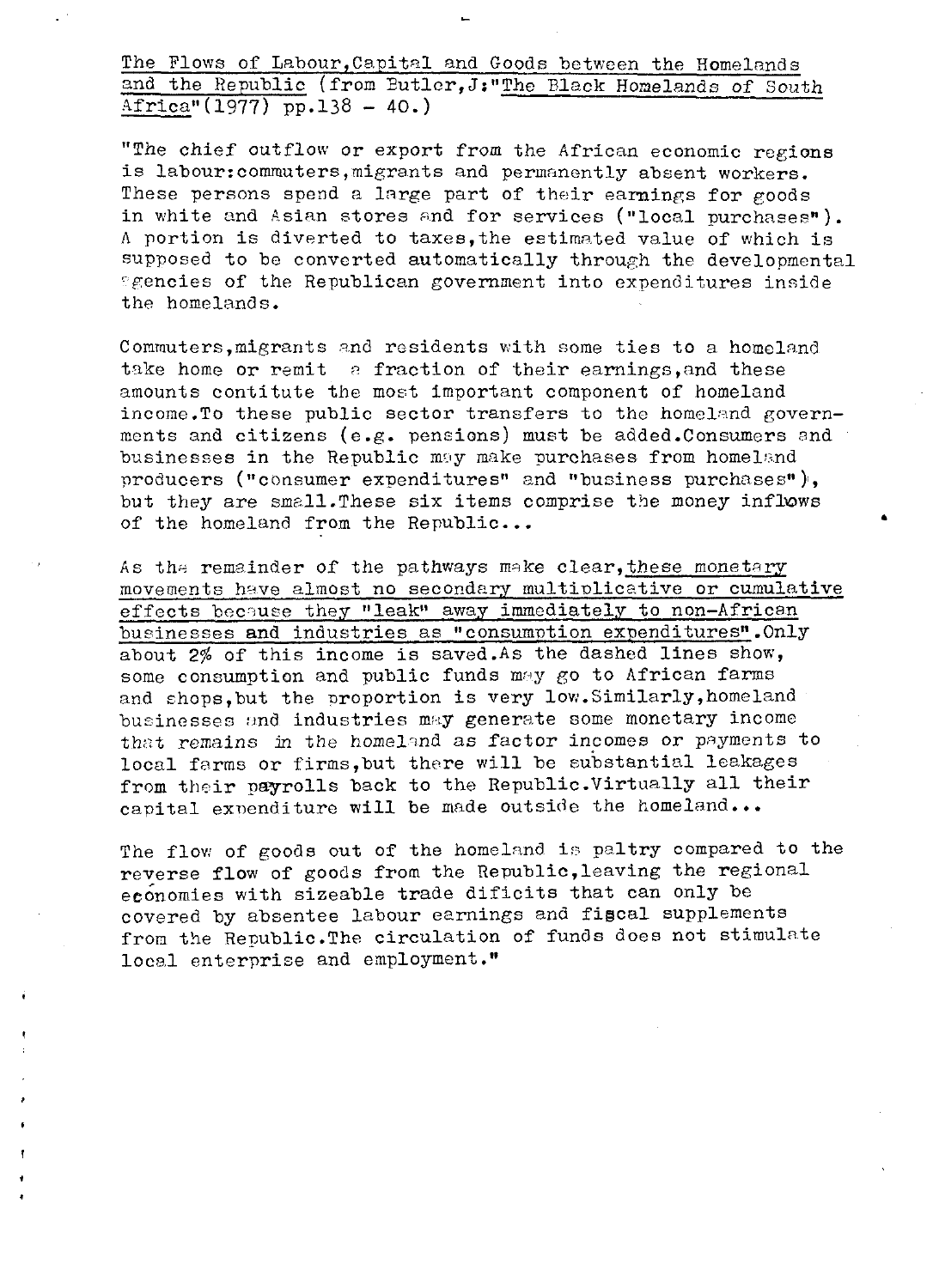#### **REFERENCES**

Cleary,S & S.van der Merwe nd. Colclough,C & S.McCarthy 1980 Green,R.H. 1980 International Labour Organisation (ILO) 1979 Jeppe,WJO 1980 Knight,JB & G.Lenta 1980 Lipton,M. 1977 1980 Lenta,G. 1981 Maasdorp,G. 1974 Morris,ML 1976 Murray, C 1981 Nattrass,J. 1976 Palma,G The Homelands Policy - a neo-colonial solution to SA's future. Occasional papers by the Research department no. 1.SAIRR,Johannesburg. The Political economy of Botswana: a. study of growth and distribution. Oxford University Press.London. South Africa:the impact of sanctions on Southern African economies. International University Exchange Fund, Geneva. Options for a dependent economy:development employment and equity problems in Lesotho. International Labour Office,Addis Ababa Jobs and Skills Programme for Africa (JASPA) Bophuthatswana:Land tenure and development Maskew Miller,Cape Town. "Has capitalism underdeveloped the labour reserves of SA? " Oxford Bulletin of Economics and Statistics  $42(3):157 - 201$ "South Africa:two agricultures ?" in Wilson,F. A,Kooy & D.Hendrie(edd.) Farm Labour in SA David Philip,Cape Town. "Hen of two worlds:migrant labour in SA" Optima vol.29 (2/3) Land shortage and land unused: the paradoxical patterns of Kwazulu. Occasional paper no.10.Economic Research Unit, University of Natal,Durban. Economic development strategy in the African homelands: the role of agriculture and industry SAIRR,Johannesburg. "The development of capitalism in SA agricultu class struggle in the countryside" Economy and Society 5:292 - 343 Families divided:the impact of migrant labour in Lesotho Ravan Press,Johannesburg. "Migrant labour and SA economic development" SA Journal of Economics (44):65 - 83 "Dependency and development: a critical overvie" in Seers,D.(ed) Dependency Theory: a critical reassessment.

Frances Pinter,London.